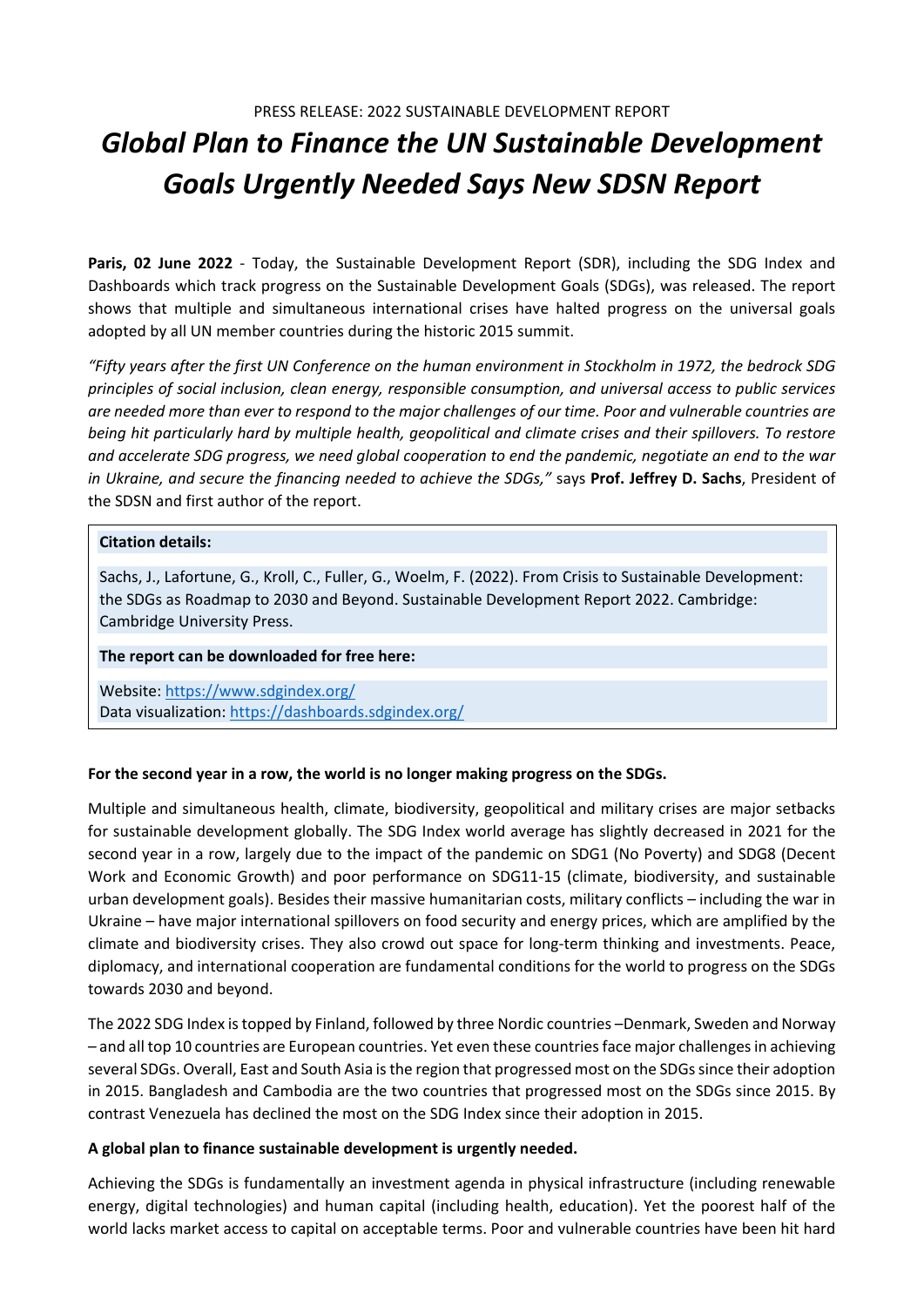by the multiple crises and their spillovers. Rising budget pressures, increased military spending and major shifts in strategic priorities, especially in European countries, might squeeze development funds available to support sustainable development globally. In this context, the report presents a *five‐point plan* for financing the SDGs globally. It underlines the key role of the G20, International Monetary Fund (IMF) and Multilateral Development Banks (MDBs) to expand SDG financing globally.

## **At mid‐point on the way to 2030, policy efforts and commitments for the SDGs vary greatly.**

At mid-point on the way to 2030, the integration of the SDGs into policies, regulations, budgets, monitoring systems, and other government policies and procedures still varies greatly across countries. Among G20 member states, the United States, Brazil, and the Russian Federation exhibit the least support for the 2030 Agenda and the SDGs. By contrast, Nordic countries demonstrate relatively high support for the SDGs, as do Argentina, Germany, Japan and Mexico (all G20 countries). Some countries, such as Benin and Nigeria, for example, have large gaps in their SDG Index yet also earn relatively high scores for their policy efforts. Interestingly, Benin and Mexico have both issued SDG Sovereign Bonds in recent years to scale up their sustainable development investments.

For the second time since their adoption in 2015, UN Member States will meet in September 2023 on the side-line of the UN general Assembly for the SDG Summit to define priorities for restoring and accelerating SDG progress by 2030 and beyond. Ambitious and sound national targets, strategies, and plans are crucial to turning the SDGs into an action agenda.

## **Other findings of the Sustainable Development Report 2022:**

- Rich countries generate negative **international spillovers** notably through unsustainable consumption. The 2022 international Spillover Index included in this report underlines how rich countries, generate negative socioeconomic and environmental spillovers, including through unsustainable trade and supply chains.
- New partnerships and innovations that emerged during the COVID‐19 pandemic, including in scientific cooperation and data, should be scaled‐up to support the SDGs. **Science, technological innovations, and data systems** can help identify solutions in times of crises and can provide decisive contributions to address the major challenges of our times. These call for increased and prolonged investments in statistical capacities, R&D, and education and skills.

Since 2015, the SDR provides the most up‐to‐date data to track and rank the performance of all UN member states on the SDGs. The report was written by a group of independent experts at the Sustainable Development Solutions Network (SDSN), led by its President, Prof. Jeffrey Sachs. The report is produced by SDSN, published by Cambridge University Press, and co-funded by Bertelsmann Stiftung.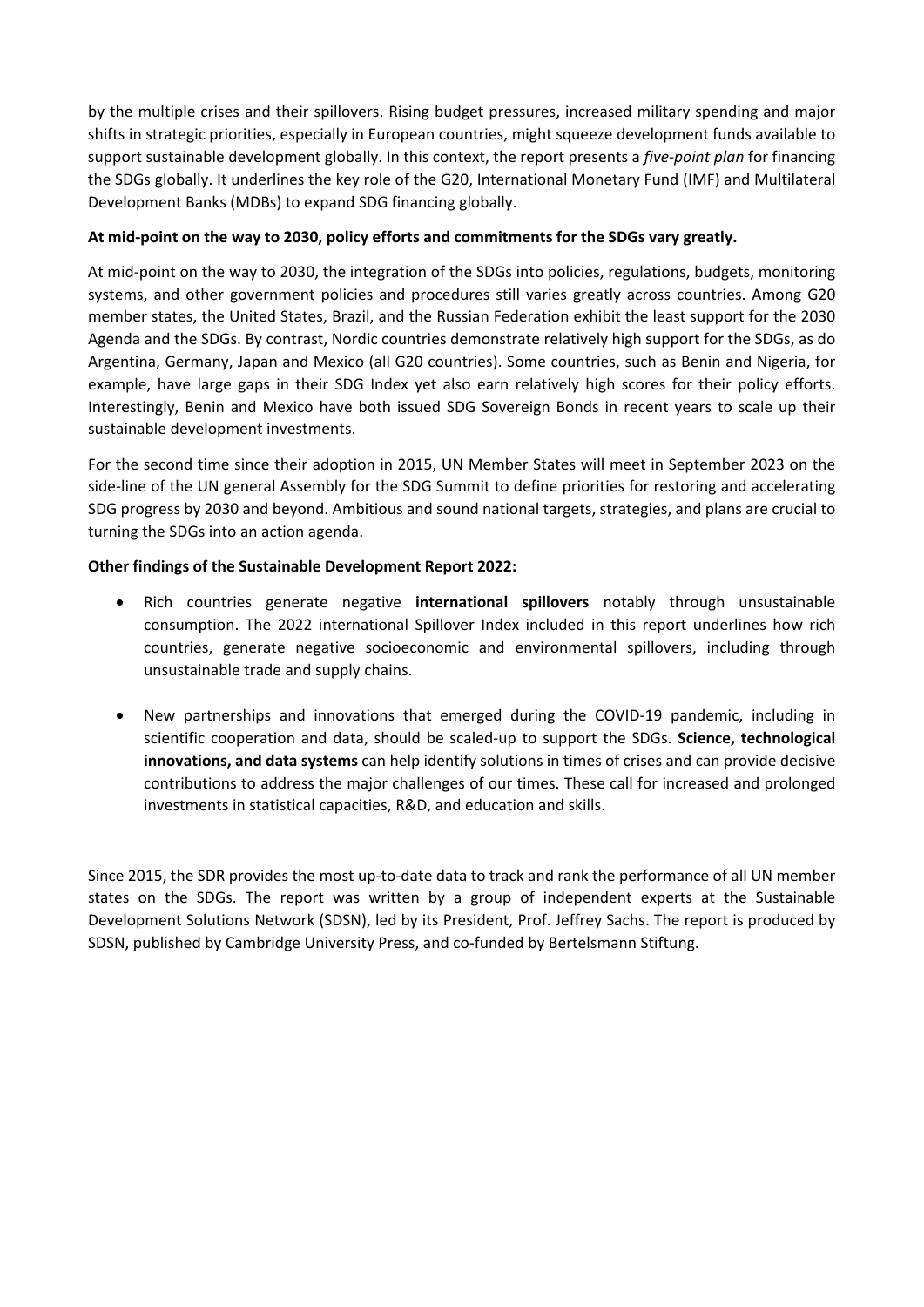## **SDG Index ranking and score**

| Rank | Country               | Score | Rank<br>Country       |                           | Score |
|------|-----------------------|-------|-----------------------|---------------------------|-------|
| 1    | Finland               | 86.5  | 42<br><b>Bulgaria</b> |                           | 74.3  |
| 2    | Denmark               | 85.6  | 43                    | Cyprus                    | 74.2  |
| 3    | Sweden                | 85.2  | 44                    | <b>Thailand</b>           | 74.1  |
| 4    | Norway                | 82.3  | 45                    | <b>Russian Federation</b> | 74.1  |
| 5    | Austria               | 82.3  | 46                    | Moldova                   | 73.9  |
| 6    | Germany               | 82.2  | 47                    | Costa Rica                | 73.8  |
| 7    | France                | 81.2  | 48                    | Kyrgyz Republic           | 73.7  |
| 8    | Switzerland           | 80.8  | 49                    | <b>Israel</b>             | 73.5  |
| 9    | Ireland               | 80.7  | 50                    | Azerbaijan                | 73.5  |
| 10   | Estonia               | 80.6  | 51                    | Georgia                   | 73.4  |
| 11   | <b>United Kingdom</b> | 80.6  | 52                    | Fiji                      | 72.9  |
| 12   | Poland                | 80.5  | 53                    | <b>Brazil</b>             | 72.8  |
| 13   | <b>Czech Republic</b> | 80.5  | 54                    | Argentina                 | 72.8  |
| 14   | Latvia                | 80.3  | 55                    | Vietnam                   | 72.8  |
| 15   | Slovenia              | 80.0  | 56                    | China                     | 72.4  |
| 16   | Spain                 | 79.9  | 57                    | North Macedonia           | 72.3  |
| 17   | <b>Netherlands</b>    | 79.9  | 58                    | Peru                      | 71.9  |
| 18   | <b>Belgium</b>        | 79.7  | 59                    | Bosnia and Herzegovina    | 71.7  |
| 19   | Japan                 | 79.6  | 60                    | Singapore                 | 71.7  |
| 20   | Portugal              | 79.2  | 61                    | Albania                   | 71.6  |
| 21   | Hungary               | 79.0  | 62                    | Suriname                  | 71.6  |
| 22   | <b>Iceland</b>        | 78.9  | 63                    | Ecuador                   | 71.5  |
| 23   | Croatia               | 78.8  | 64                    | Algeria                   | 71.5  |
| 24   | Slovak Republic       | 78.7  | 65                    | Kazakhstan                | 71.1  |
| 25   | <b>Italy</b>          | 78.3  | 66                    | Armenia                   | 71.1  |
| 26   | <b>New Zealand</b>    | 78.3  | 67                    | <b>Maldives</b>           | 71.0  |
| 27   | Korea, Rep.           | 77.9  | 68                    | Dominican Republic        | 70.8  |
| 28   | Chile                 | 77.8  | 69                    | Tunisia                   | 70.7  |
| 29   | Canada                | 77.7  | 70                    | Bhutan                    | 70.5  |
| 30   | Romania               | 77.7  | 71                    | <b>Turkey</b>             | 70.4  |
| 31   | <b>Uruguay</b>        | 77.0  | 72                    | Malaysia                  | 70.4  |
| 32   | Greece                | 76.8  | 73                    | <b>Barbados</b>           | 70.3  |
| 33   | Malta                 | 76.8  | 74                    | Mexico                    | 70.2  |
| 34   | <b>Belarus</b>        | 76.0  | 75                    | Colombia                  | 70.1  |
| 35   | Serbia                | 75.9  | 76                    | Sri Lanka                 | 70.0  |
| 36   | Luxembourg            | 75.7  | 77                    | Uzbekistan                | 69.9  |
| 37   | Ukraine               | 75.7  | 78                    | Tajikistan                | 69.7  |
| 38   | Australia             | 75.6  | 79                    | <b>El Salvador</b>        | 69.6  |
| 39   | Lithuania             | 75.4  | 80                    | Jordan                    | 69.4  |
| 40   | Cuba                  | 74.7  | 81                    | Oman                      | 69.2  |
| 41   | <b>United States</b>  | 74.6  | 82                    | Indonesia                 | 69.2  |
|      |                       |       |                       |                           |       |















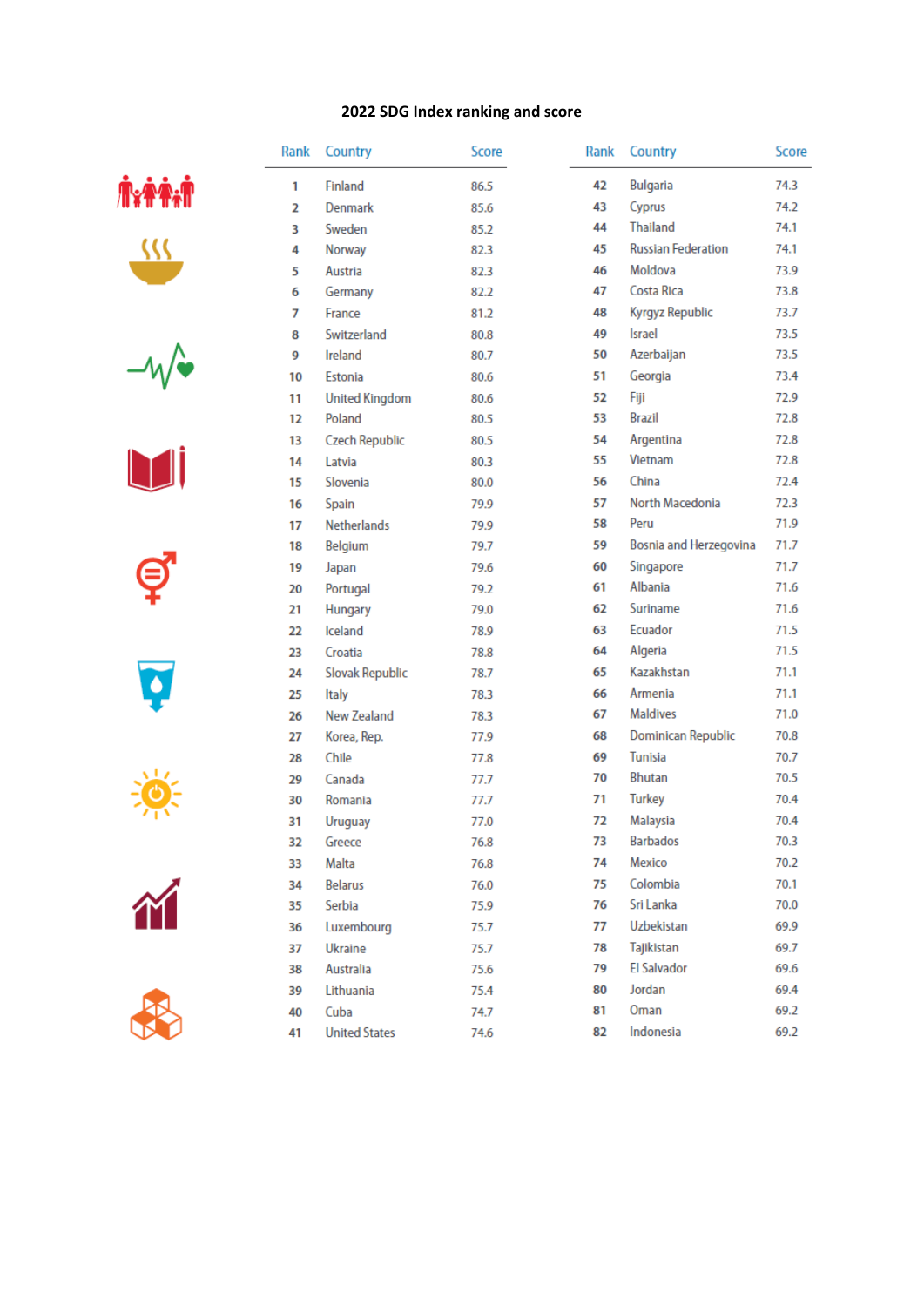| Rank | Country                     | Score | Rank | Country                  | Score |    |
|------|-----------------------------|-------|------|--------------------------|-------|----|
| 83   | Jamaica                     | 69.0  | 124  | Rwanda                   | 59.4  |    |
| 84   | Morocco                     | 69.0  | 125  | Pakistan                 | 59.3  |    |
| 85   | <b>United Arab Emirates</b> | 68.8  | 126  | Senegal                  | 58.7  |    |
| 86   | Montenegro                  | 68.8  | 127  | Cote d'Ivoire            | 58.4  |    |
| 87   | Egypt, Arab Rep.            | 68.7  | 128  | Ethiopia                 | 58.0  |    |
| 88   | Iran, Islamic Rep.          | 68.6  | 129  | Syrian Arab Republic     | 57.4  |    |
| 89   | <b>Mauritius</b>            | 68.4  | 130  | Tanzania                 | 57.4  | Ē  |
| 90   | <b>Bolivia</b>              | 68.0  | 131  | Zimbabwe                 | 56.8  |    |
| 91   | Paraguay                    | 67.4  | 132  | Mauritania               | 55.8  |    |
| 92   | Nicaragua                   | 67.1  | 133  | Togo                     | 55.6  |    |
| 93   | <b>Brunei Darussalam</b>    | 67.1  | 134  | Cameroon                 | 55.5  |    |
| 94   | Qatar                       | 66.8  | 135  | Lesotho                  | 55.1  |    |
| 95   | Philippines                 | 66.6  | 136  | Uganda                   | 54.9  |    |
| 96   | Saudi Arabia                | 66.6  | 137  | Eswatini                 | 54.6  |    |
| 97   | Lebanon                     | 66.3  | 138  | <b>Burkina Faso</b>      | 54.5  |    |
| 98   | Nepal                       | 66.2  | 139  | Nigeria                  | 54.2  | \$ |
| 99   | Turkmenistan                | 66.1  | 140  | Zambia                   | 54.2  |    |
| 100  | <b>Belize</b>               | 65.7  | 141  | Burundi                  | 54.1  |    |
| 101  | Kuwait                      | 64.5  | 142  | Mali                     | 54.1  |    |
| 102  | Bahrain                     | 64.3  | 143  | Mozambique               | 53.6  |    |
| 103  | Myanmar                     | 64.3  | 144  | Papua New Guinea         | 53.6  |    |
| 104  | Bangladesh                  | 64.2  | 145  | Malawi                   | 53.3  |    |
| 105  | Panama                      | 64.0  | 146  | Sierra Leone             | 53.0  |    |
| 106  | Guyana                      | 63.9  | 147  | Afghanistan              | 52.5  |    |
| 107  | Cambodia                    | 63.8  | 148  | Congo, Rep.              | 52.3  |    |
| 108  | South Africa                | 63.7  | 149  | Niger                    | 52.2  |    |
| 109  | Mongolia                    | 63.5  | 150  | Yemen, Rep.              | 52.1  | т  |
| 110  | Ghana                       | 63.4  | 151  | Haiti                    | 51.9  |    |
| 111  | Lao PDR                     | 63.4  | 152  | Guinea                   | 51.3  |    |
| 112  | Honduras                    | 63.1  | 153  | <b>Benin</b>             | 51.2  |    |
| 113  | Gabon                       | 62.8  | 154  | Angola                   | 50.9  |    |
| 114  | Namibia                     | 62.7  | 155  | Djibouti                 | 50.3  | H  |
| 115  | Iraq                        | 62.3  | 156  | Madagascar               | 50.1  |    |
| 116  | <b>Botswana</b>             | 61.4  | 157  | Congo, Dem. Rep.         | 50.0  |    |
| 117  | Guatemala                   | 61.0  | 158  | Liberia                  | 49.9  |    |
| 118  | Kenya                       | 61.0  | 159  | Sudan                    | 49.6  |    |
| 119  | <b>Trinidad and Tobago</b>  | 60.4  | 160  | Somalia                  | 45.6  |    |
| 120  | Venezuela, RB               | 60.3  | 161  | Chad                     | 41.3  |    |
| 121  | India                       | 60.3  | 162  | Central African Republic | 39.3  |    |
| 122  | Gambia, The                 | 60.2  | 163  | South Sudan              | 39.0  |    |
| 123  | Sao Tome and Principe       | 59.4  |      |                          |       |    |

















## **Contacts**

Guillaume Lafortune | guillaume.lafortune@unsdsn.org | +33 (0) 6 60 27 57 50, Vice President & Head of the Paris Office, Sustainable Development Solutions Network (SDSN)

Prof. Christian Kroll | c.kroll@alumni.lse.ac.uk

Maëlle Voil | media@unsdsn.org | +33 (0) 6 99 41 70 11